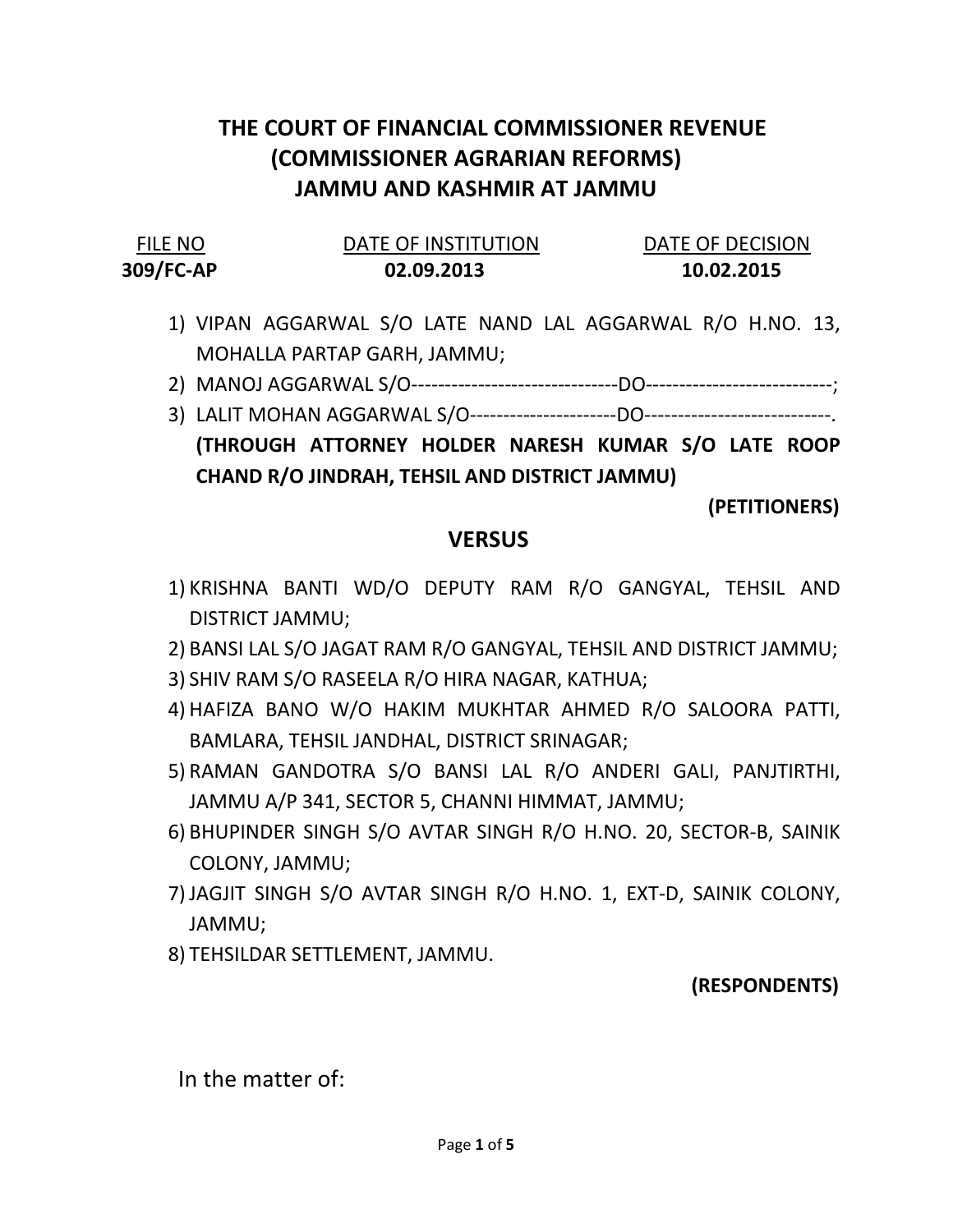Revision petition against the order dated 25.02.1995 passed by the Tehsildar Settlement, Jammu on mutation No. 554 with the further request to correct the revenue record under Sec. 8 of the Land Revenue Act.

| <b>For Petitioners</b> | --- Advocate Narinder Kumar Attri |
|------------------------|-----------------------------------|
| For Respondents 6 & 7  | --- Advocate Rahul Bharti         |
| For Respondents 1 to 5 | --- Ex Parte                      |

## J U D G D E M E N T

- 1) Briefly stated, the controversy is related to the land measuring 02 Kanals and 19 Marlas falling under khasra No. 694 Min. In village Deeli, Tehsil and District Jammu. The petitioners herein claim that the said land was allotted to their father on 14.01.1982 and that the same got a mention in the revenue records. However, the Tehsildar Settlement, Jammu while attesting the impugned mutation on 25.02.1995 under Govt. Order No. 254-C of 1965 has conferred the ownership rights on land measuring 33 Kanals and 16 Marlas falling under Khasra No. 781 Min. (06 Kanals-10 Marlas), 816 Min. (06Kanals), 822, 825, 826 and 1010/4 on Krishna Banti, the respondent No. 1 herein, which also covered the land under consideration.
- 2) Aggrieved, the petitioners herein have assailed the impugned mutation on different grounds. Accordingly, the respondents were put to notice, followed by publication in the local daily the "State Times" on 26.01.2014. Still when the respondents No. 1 to 5 choose not to appear, they were set ex-parte on 02.04.2014.
- 3) This court has gone through the case file, the materials placed and the written submissions filed by the petitioners as well as respondent No. 6 and 7. Firstly, it is observed that the type of land falling under Khasra No. 694 Min., 781 Min. and 816 Min. out of the above stated Khasra numbers has been shown as "Gair Mumkin Khad" and "Gair Mumkin Road". It is well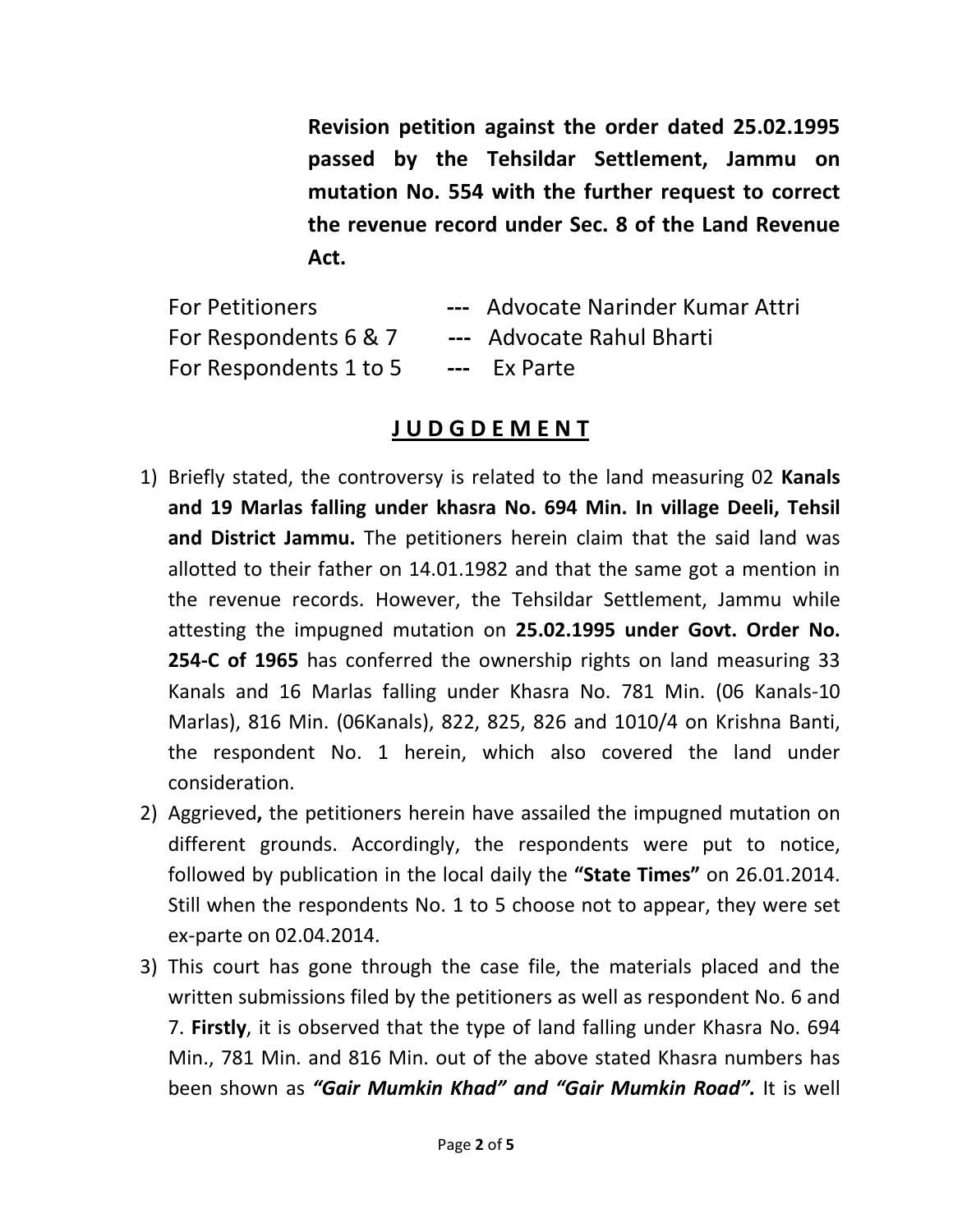known that the rights of ownership under Govt. Order No. 254-C of 1965 can only be granted in respect of such state lands which are allotted under Govt. Order No. 578-C of 1954 dated 07.05.1954. Indeed, the main purpose of this Govt. Order was to rehabilitate and allot lands to such Displaced families/persons whose basic source of livelihood was agriculture in their previous place of residence. The lands were to be allotted solely for agricultural purpose which actually means cultivation. A simple interpretation of the said Govt. Order means that the land which is "Gair **Mumkin Khad"** and "Gair Mumkin Road" is not available for allotment and if in any case it has been so allotted, that shall require correction.

- 4) Secondly, Rule 21 of the Standing Order 23-A lays down that the Field Qanungo should see as to whether the **Surat Sabiq** is correct as per the Jamabandi. He must compare and attest by personal examination the papers concerned to ensure that every entry made by the Patwari in the **Parat Patwar** and the **Parat Sarkar** is correct. He must also note briefly in the **Parat Sarkar** that he has done so with date below his report with his signatures on both the parats. But the same has also not been done in the impugned mutation annexed which is only **Parat Patwar.**
- 5) In addition, the Govt. Of Jammu and Kashmir, vide order No. Reh-9GR of 1990 dated 13.03.1990, ordered that no allotment of evacuee/state land shall be made within a radius of 13 KMs from Purani Mandi, Jammu in favour of any person (Local or Refugee) without prior approval of the Govt. This shall apply *mutatis mutandis* to the cases where even deficiency of land is to be made up in the units prescribed for allotment to the displaced persons of 1947. Thus, no one other than the Govt. could have the powers of allotment in this regard.
- 6) During the course of proceedings, it has come to the notice of this court that some more land has been allotted in favour of the respondent No. 1 herein. A mutation No. 970 of village Barnai, Jammu was attested whereby she was conferred the occupancy tenancy rights under Sec. 3-A of the Agrarian Reforms Act, 1976 over land measuring 28 Kanals and 15 Marlas evacuee property falling under Khasra No. 663 and 664 in the said village. Similarly, another mutation No. 2915 of village Paloura, Jammu was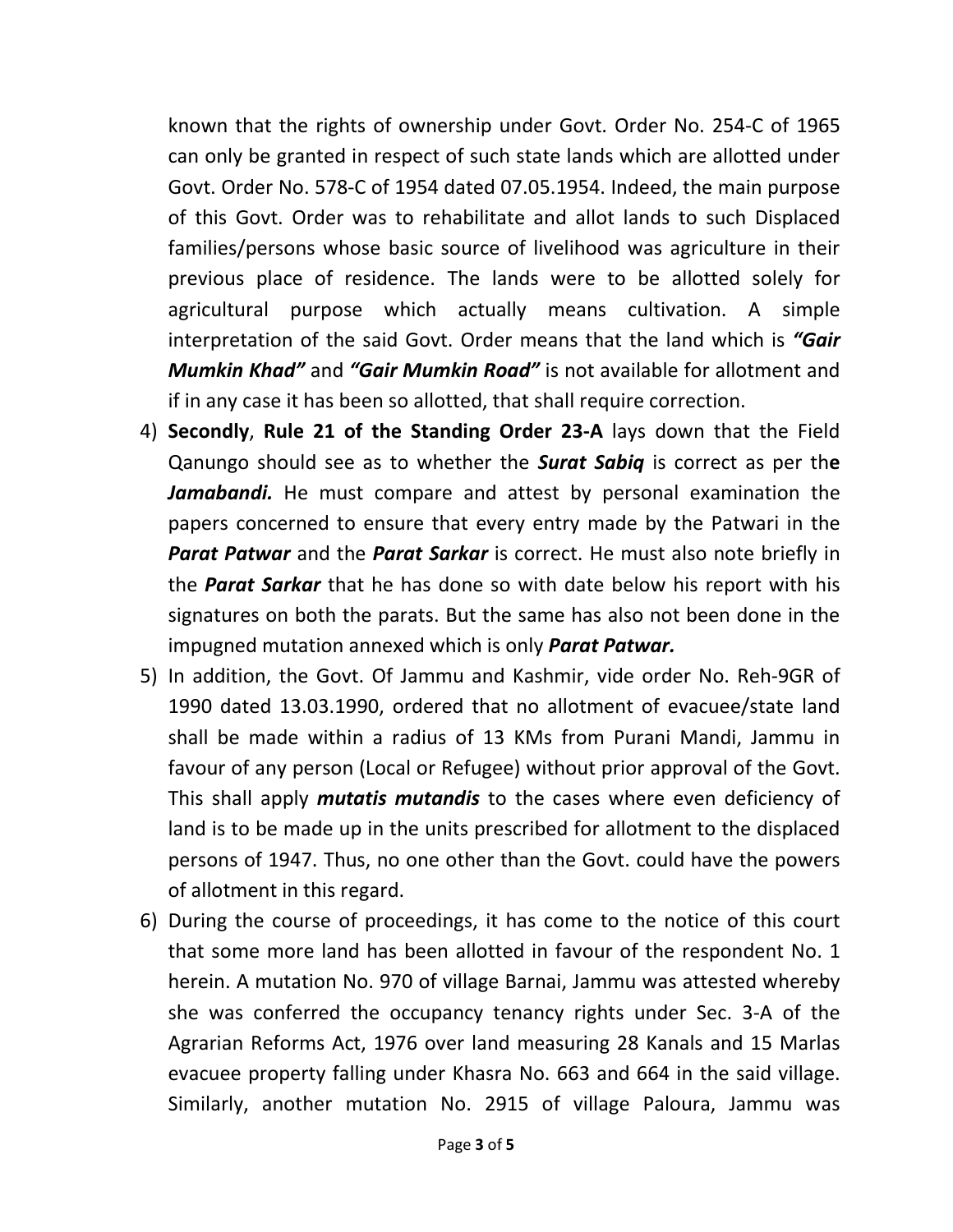attested by virtue of which she was again conferred with occupancy tenancy rights over land measuring 09 Kanals and 03 Marlas falling under Khasra No. 378, 12 and 1260 Min. in that village.

- 7) Likewise, a mutation No. 1231 of village Muthi, Jammu shows that the respondent No. 1 was having occupancy tenancy rights under Sec. 3-A of the Agrarian Reforms Act, 1976 over land measuring 05 Kanals and 05 Marlas falling under Khasra No. 874/81 which has been sold to one Krishna Devi W/O Gandharb Singh and Sneh Lata W/O Surinder Kumar both R/O Jammu in equal shares. What is more, mutation No. 307 was attested under Govt. Order No. 254-C of 1965 whereby the respondent No. 1 was conferred with the ownership rights over land measuring 04 Kanals and 17 Marlas falling under Khasra No. 1080/4 in village Deeli, Jammu.
- 8) A critical analysis of the revenue record placed across the case file makes it amply clear that the respondent No. 1 was either conferred with ownership rights of land or with occupancy tenancy rights under different laws beyond the prescribed scale of entitlement. The laws which govern allotment for displaced persons prescribe certain limits but in the instant case, the same has been far exceeded. This requires a detailed enquiry and fixing of responsibility. Notwithstanding this, some of the lands in these mutations have been classified as different categories of "Gair Mumkin" and the same, therefore, are not available for allotment to the displaced persons. What has been done, therefore, in these mutations is a glaring illegality which needs to be corrected. Anyone who was involved in the process of excess allotment requires to show cause as to how and why such thing has happened.
- 9) Thus, for the reasons discussed above, the impugned mutation No. 554 dated 25.02.1995 is set aside. Above and beyond the present case, by invoking the revisional jurisdiction of this court under Sec. 15 and supervisory jurisdiction under Sec. 8 of the Land Revenue Act, 1996 (Smvt.), the mutation No. 2915 dated 21.12.1988 and 1231 dated 19.10.1989 are also set aside. Any action done or purported to be done on the basis of these mutations is also hereby declared as null and void. No costs. Interim